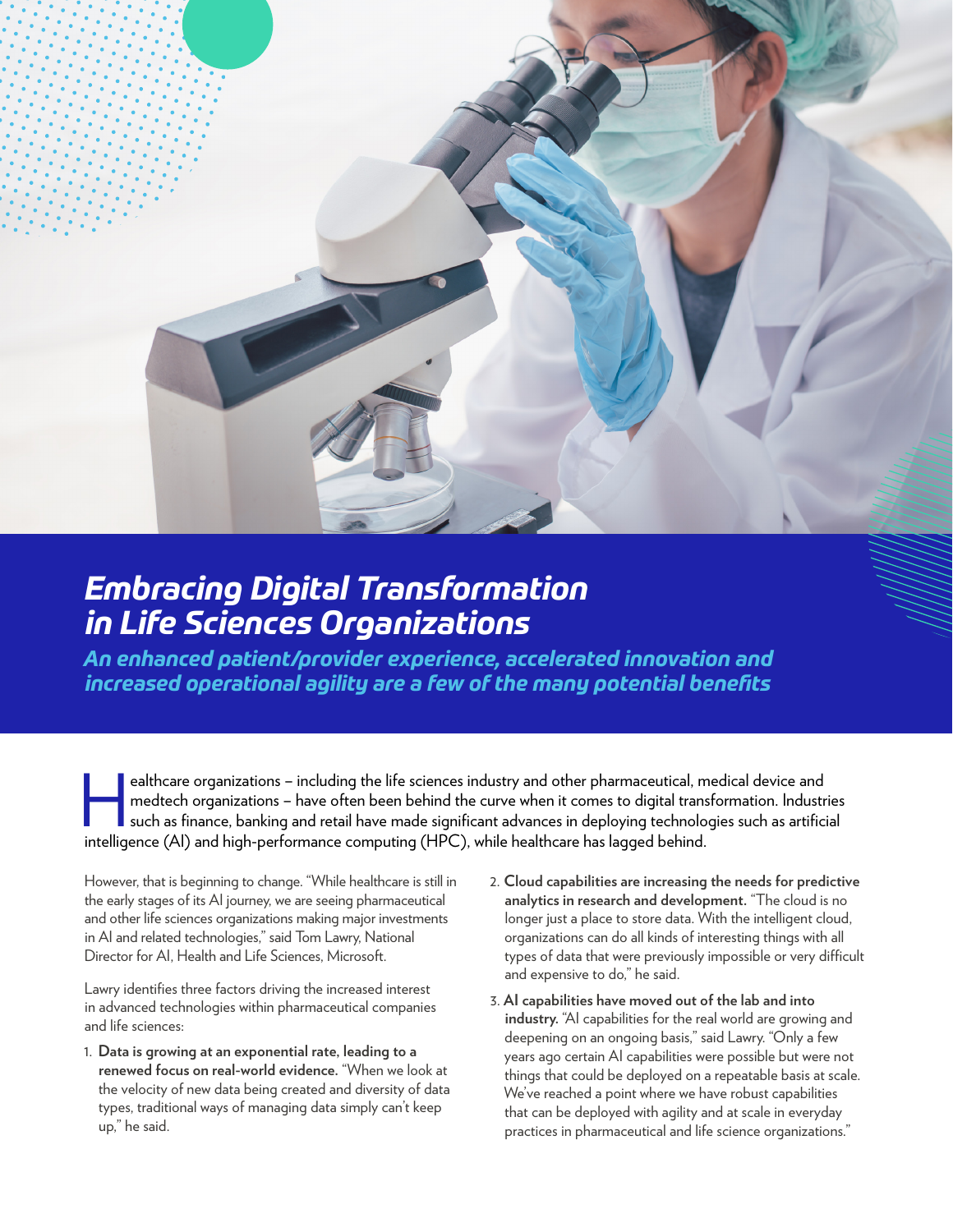

*While healthcare is still in the early stages of its AI journey, we are seeing pharmaceutical and other life sciences organizations making major investments in AI and related technologies."*

**TOM LAWRY |** National Director for AI, Health and Life Sciences | Microsoft

As pharmaceutical and other life sciences organizations invest in and deploy advanced technologies, they are beginning to see benefits in diverse areas across their organizations. Companies are looking to incorporate automation and continuing smart factory investments to reduce costs in drug discovery, research and development, and manufacturing and supply chain management. Many life sciences organizations are also choosing to stay with more virtual approaches in the "new normal" – particularly in clinical trials and sales and marketing areas.

## **Enhancing the patient and provider experience**

Clinical trial sponsors are continually seeking to make clinical trials faster and to improve the experience for patients and physicians. The COVID-19 pandemic has accelerated the adoption of decentralized clinical trials, with an increase in trial activities conducted remotely and in participants' homes. In a [McKinsey survey](https://www.mckinsey.com/industries/life-sciences/our-insights/no-place-like-home-stepping-up-the-decentralization-of-clinical-trials),<sup>1</sup> up to 98 percent of patients reported satisfaction with telemedicine. In the same report, 72 percent of physicians surveyed reported similar or better experiences with remote engagement compared with in-person visits.

The shift of trial activities closer to patients has been enabled by a myriad of evolving technologies and services (e.g., electronic consent, telehealth and remote patient monitoring). The aim to use technology to improve the patient experience and convenience has also broadened trial access to reach a broader, more diverse patient population.

"It's an interesting and exciting time right now," said Keren Priyadarshini, Regional Business Lead – Asia, Worldwide Health, Microsoft. "It used to be that physicians were key. Now, suddenly, patients are feeling empowered by technology. Pharmaceutical companies and other life sciences companies are realizing they have to pay attention to the patient experience in addition to the physician experience."

Enhanced patient experiences can be delivered in many different ways. One example of a life sciences product that leverages the intelligent cloud to directly affect the patient experience is the Tandem® Diabetes Care insulin pump. The Tandem® t:slim X2 insulin pump with Basal-IQ technology enables patients with Type 1 diabetes to predict and prevent the low levels of blood sugar that cause hypoglycemia.<sup>2</sup> The algorithm-driven, softwareupdatable pump improves the patient experience by automating chronic disease management and eliminating the need for constant finger pricks to check glucose levels.

Tandem was able to create and deploy this innovation by leveraging the AI and machine learning capabilities of the intelligent cloud. As AI and other technologies continue to advance, potential use cases will multiply. "Speed to value is going to continue to accelerate," said Lawry.

In addition to enhancing the patient experience, pharmaceutical and other life sciences companies can leverage advanced technologies to improve relationships with providers. For example, COVID-19 is driving changes in the way companies interact with clinicians. Prior to COVID-19, 75 percent of physicians preferred in-person sales visits from medtech reps; likewise, 77 percent of physicians preferred inperson sales visits from pharma reps.<sup>3</sup>

Since the advent of COVID-19, however, physician preferences are moving toward virtual visits. Only 53 percent of physicians now express a preference for in-person visits from medtech reps and only 40 percent prefer in-person visits from pharma reps.<sup>4</sup> That puts the onus on pharmaceutical and life sciences organizations to deliver valuable and engaging virtual visits to providers.

One way to do that is to leverage text analytics capabilities to enhance the provider information stored in the organization's customer relationship management (CRM) system. For example, a rep setting up a visit with 'Dr. X' could run text analytics on publicly available resources on the web to identify on which specific topics Dr. X has been writing about and commenting. "All kinds of publicly available information can

**AA** *All kinds of publicly available information can be mined with text analytics technology, which can be used to arm the sales rep with relevant information even before he or she meets the doctor. It's a totally different, digital game now."*

**KEREN PRIYADARSHINI** | Regional Business Lead – Asia, Worldwide Health | Microsoft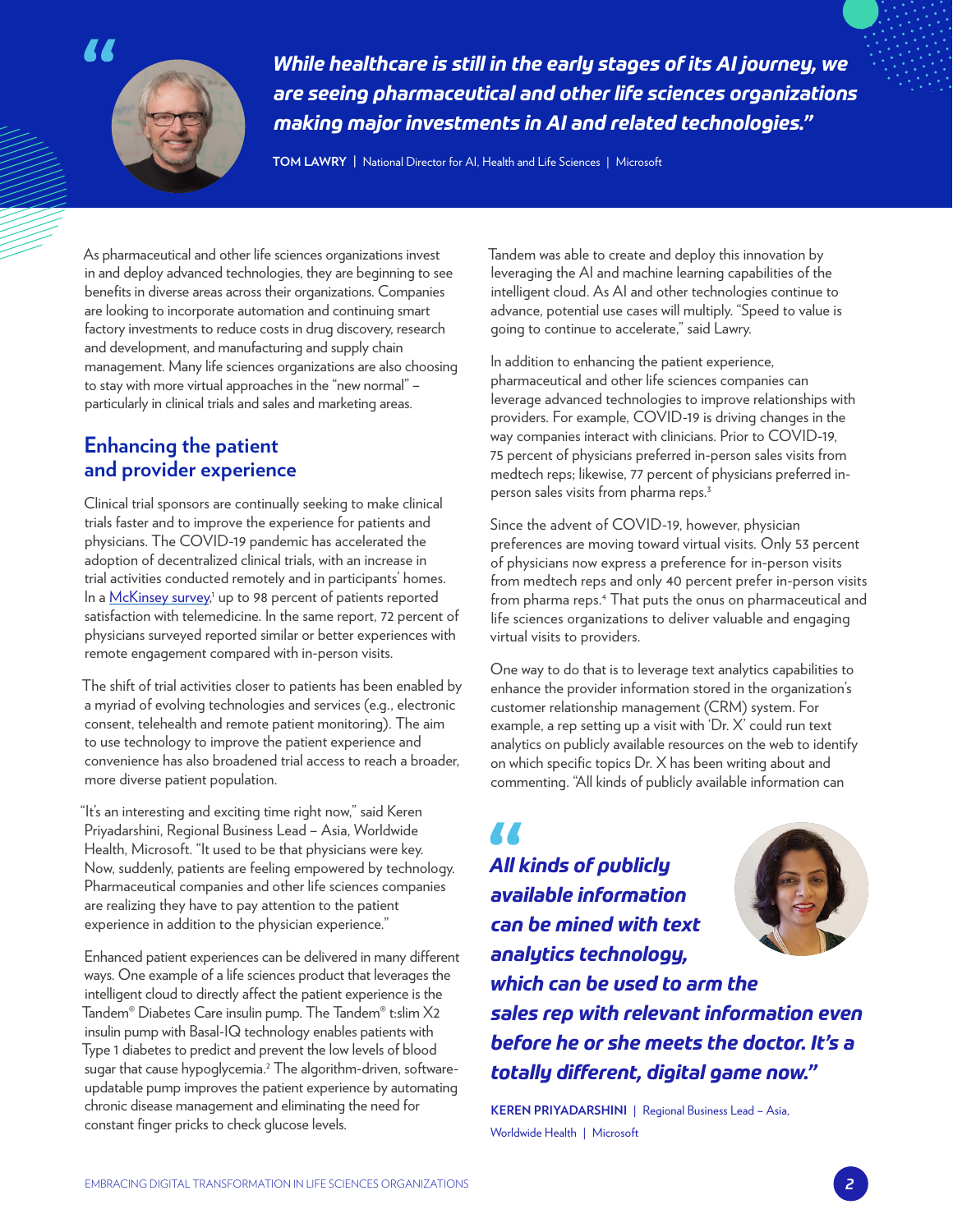*One study estimated that operationalizing AI platforms across drug discovery and development workflows would ... save more than 5 percent of what is currently being spent to do those things. When you think about the billions of dollars being spent ..., that's pretty powerful."*

**TOM LAWRY**

be mined with text analytics technology, which can be used to arm the sales rep with relevant information even before he or she meets the doctor," said Priyadarshini. "It's a totally different, digital game now."

## **Accelerating research and development innovation**

Advanced digital technology is also essential for accelerating the research and development (R&D) that is critical to the success of life sciences organizations. "Innovation is the lifeblood of life sciences," said Priyadarshini. "If a pharmaceutical company doesn't have new drugs in the pipeline, the business is going to fail."

The deployment of advanced technologies such as the intelligent cloud, high-performance computing, machine learning and AI can accelerate innovation by increasing the efficiency of the process, reducing costs and reducing the amount of time it takes to get a product to market. For example, recruiting the right number of eligible participants for clinical trials can be time-consuming, inefficient and expensive.<sup>5</sup> Now, with clinical trials-matching technology, which leverages natural language processing (NLP) tools, it is possible to match patient health records with clinical trial eligibility criteria efficiently and to scale.<sup>6</sup>

In addition to identifying appropriate candidates for clinical trials, digital tools can also make it possible for companies to conduct virtual or decentralized clinical trials. "Participants don't have to show up to a particular location to participate," explained Lawry. "They can use things like internet of things [IoT], monitoring devices and self-reporting. This dramatically improves the ability of organizations to get clinical trials going. In addition, digital clinical trials improve the likelihood of recruiting a diverse population that better represents the full population."

By leveraging advanced technologies, organizations can also reduce costs. "One study estimated that operationalizing AI platforms across drug discovery and development workflows would result in improved productivity and cost efficiencies that would save more than 5 percent of what is currently being

spent to do those things," said Lawry. "When you think about the billions of dollars being spent to do those things now, that's pretty powerful."7

## **Increasing operational agility through resilient supply chains and intelligent manufacturing**

The healthcare ecosystem is dynamic. For pharmaceutical and life sciences organizations to succeed in this everchanging environment, they must prioritize operational agility. Digital transformation is helping pharmaceutical and life sciences organizations increase their operational agility by enabling faster trial enrollment and faster time to market. Digital transformation also enhances operational agility by supporting resilient and intelligent manufacturing and supply chain processes.

The rapid changes in treatments, protocols and healthcare delivery that emerged during the COVID-19 pandemic brought the importance of operational agility to the forefront. The COVID-19 vaccine supply chain, for example, presented many challenges. One of the critical challenges for vaccine delivery was the ability to maintain the "cold chain" required to keep the vaccines viable. *Cold chain* refers to the infrastructure required to move temperature-sensitive vaccines from the site of production to the patient.<sup>8</sup>

The problem of maintaining – and documenting – the cold chain is where track-and-trace technology comes in. Supply chain track-and-trace technology involves IoT-enabled monitoring of assets (such as pharmaceuticals) as they move along a multi-party supply chain.9 IoT devices can be configured to record compliance conditions, such as a temperature range, and can document and notify the originator when a recording is out of range. Track-and-trace technology thus enables organizations to monitor supply chain conditions for products that require special handling.

In another example, when the pandemic struck, Medlab was able to transition many personnel to remote work using cloud computing. However, to support its specialized laboratory operations, it needed the additional capability of Microsoft Dynamics 365 Remote Assist on HoloLens 2 to improve time to market and ensure critical business continuity.<sup>10</sup>